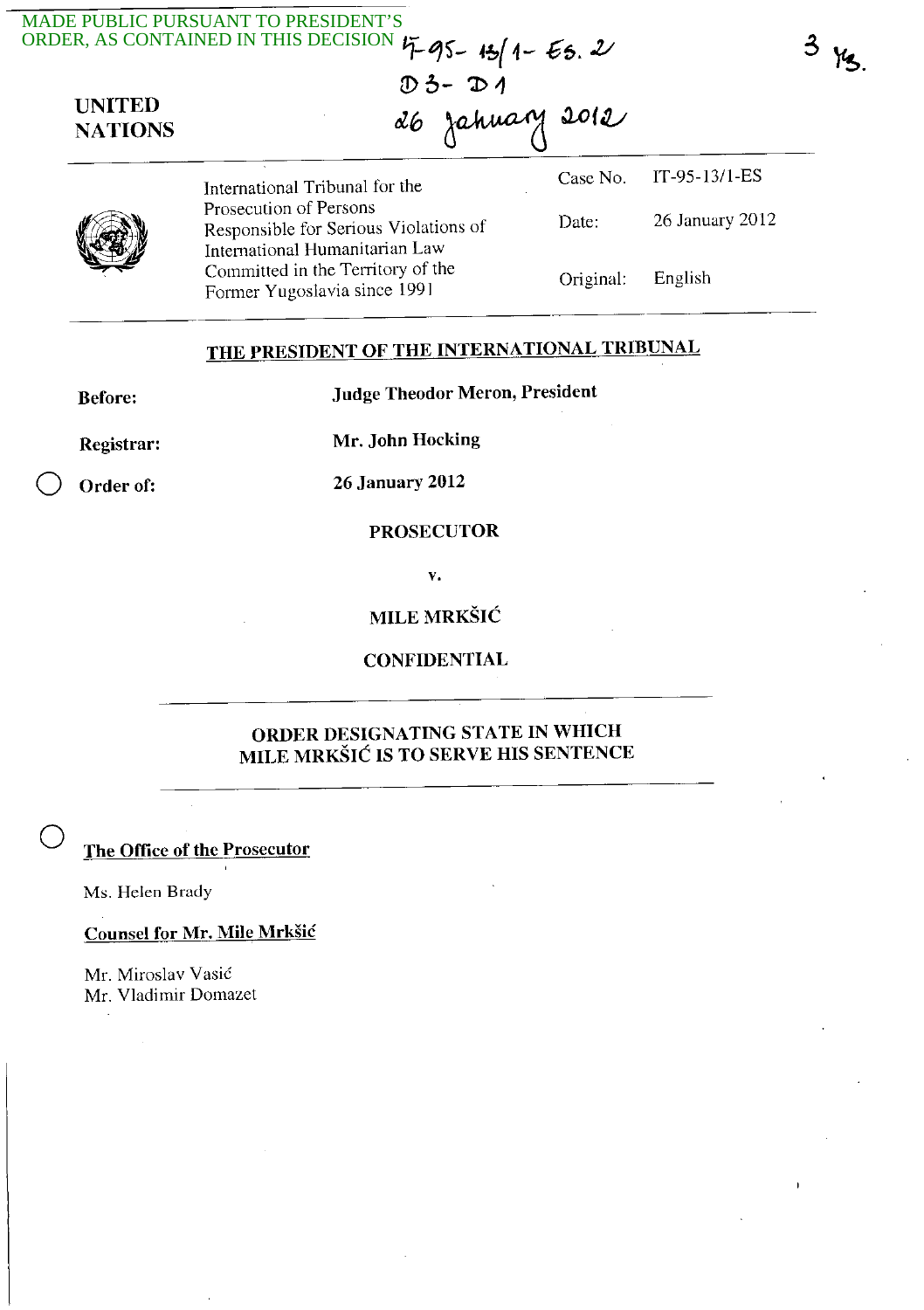**I, THEODOR MERON,** President of the International Tribunal for the Prosecution of Persons Responsible for Serious Violations of International Humanitarian Law Committed in the Territory of the Former Yugoslavia since 1991 ("International Tribunal");

**NOTING** the Judgement rendered by the Appeals Chamber on 5 May 2009 in the case of *Prosecutor* v. *Mile Mrksic and Veselin Sljivanc'anin,* Case No. IT-95-13/l-A, which affirmed Mile Mrksic's sentence of 20 years of imprisonment, subject to credit being given under Rule 101(C) of the Rules of Procedure and Evidence of the International Tribunal ("Rules") for the period already spent in detention;

**CONSIDERING** the confidential memorandum of 26 January 2012 submitted to me by the Registrar of the International Tribunal in accordance with paragraph 4 of the Practice Direction on the Procedure for the International Tribunal's Designation of the State in which a Convicted Person is to Serve his/her Sentence of Imprisonment (IT/137/Rev. 1), 1 September 2009 ("Practice Direction");

**CONSIDERING** the Agreement between the United Nations and the Portuguese Republic on the Enforcement of Sentences of the International Criminal Tribunal for the former Yugoslavia, entered into force on 19 December 2007, which concerns the enforcement of sentences imposed by the International Tribunal;

**CONSIDERING** that the Government of the Portuguese Republic has indicated to the Registry of the International Tribunal ("Registry") its willingness to enforce the sentence imposed upon Mile Mrksic;

o **HAVING CONSIDERED** all of the factors enumerated in the Practice Direction, including the family situation of Mr. Mile Mrkšić;

**PURSUANT** to Article 27 of the Statute of the International Tribunal, Rule 103 or the Rules, and paragraphs 5 through 7 of the Practice Direction;

**HEREBY DECIDE** that Mile Mrksic shall serve his sentence in the Portuguese Republic;

**INVITE** the Registry to officially request the authorities of the Portuguese Republic to enforce the sentence of Mile Mrksic and, should the Portuguese Republic accede to this request, so inform and take all necessary measures to facilitate Mile Mrksic's transfer to the Portuguese Republic;

**ORDER**, pursuant to Rule 103(C) of the Rules, that Mile Mrkšić shall remain in the International Tribunal's custody while awaiting his transfer to the Portuguese Republic; and

ð.